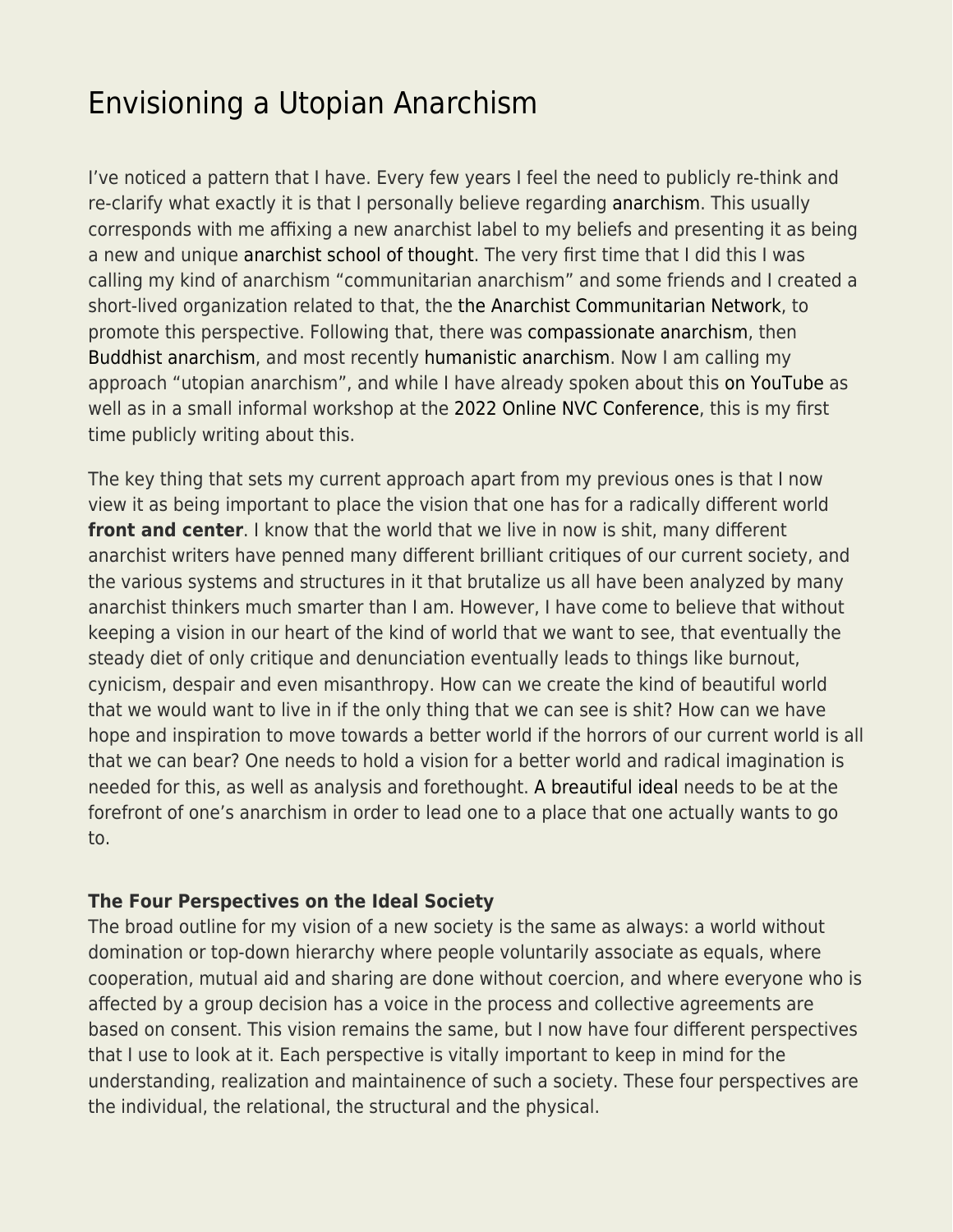# **1) The Individual Perspective**

I start with this perspective here because each person goes through life experiencing things as an individual. And since a goal of anarchism is for everyone to be liberated and free, a basic question would then be "does everyone perceive their life as being liberated and free?" The door is opened here for a whole plethora tools and tactics from the areas of psychology, self-help and self-improvement to be utilized for each individual to find their own sense of personal choice and empowerment. People's individual health, their own thinking processes, their relationship with their own emotions and the degree to which they are continually learning all fall within this realm. Ultimately, this area relies upon each individual to take responsibility for themselves and their own personal growth and development. Traditionally [individualist anarchism](https://en.wikipedia.org/wiki/Individualist_anarchism) and the [Buddhist anarchism](http://parenthesiseye.blogspot.com/2011/03/reflections-on-buddhist-anarchism.html) that I used to advocate for tends to concern itself almost exclusively with this area.

# **2) The Relational Perspective**

The relational area is the point where individuals come into contact with each other and interact. It includes things such as communication styles, how people deal with conflict, how people make decisions together and nonverbal interactions. This area is often overlooked by the individualists who are looking mainly at their own lives and choices, or by the collectivists who are looking at groups in general or society as a whole, but this area in many ways is "where the rubber hits the road". It is in the relational area where people experience most of their joys or frustrations in a collective endeavor and the lack of sufficient attention to this area can lead to the difference between a project succeeding or failing. [Relationship anarchy](https://en.wikipedia.org/wiki/Relationship_anarchy) and the [compassionate anarchism](http://www.en.nvcwiki.com/index.php/Compassionate_anarchism) that I used to advocate for tends to focus almost exclusively on this area.

# **3) The Structural Perspective**

This area is focused on large groups of people, as well as groups of groups of people, and how they interact with each other. It is in this area that social institutions and systems reside. Historically speaking, most of anarchism has focused on this perspective, concerning itself with corporations and capitalism, governments and statecraft, and white supremacy and patriarchy across societies. Within the anarchist milieu, this perspective comes into play when we examine alternative and counter-institutions, anarchist federations and networks, and the anarchist "movement". [Anarcho-communism](https://en.wikipedia.org/wiki/Anarcho-communism) tends to focus primarily on this perspective, as was the "communitarian anarchism" that I used to advocate.

# **4) The Physical Perspective**

And finally the physical perspective is about just what the name suggests – pure physical reality. This includes things such as people's physical health, food, agriculture,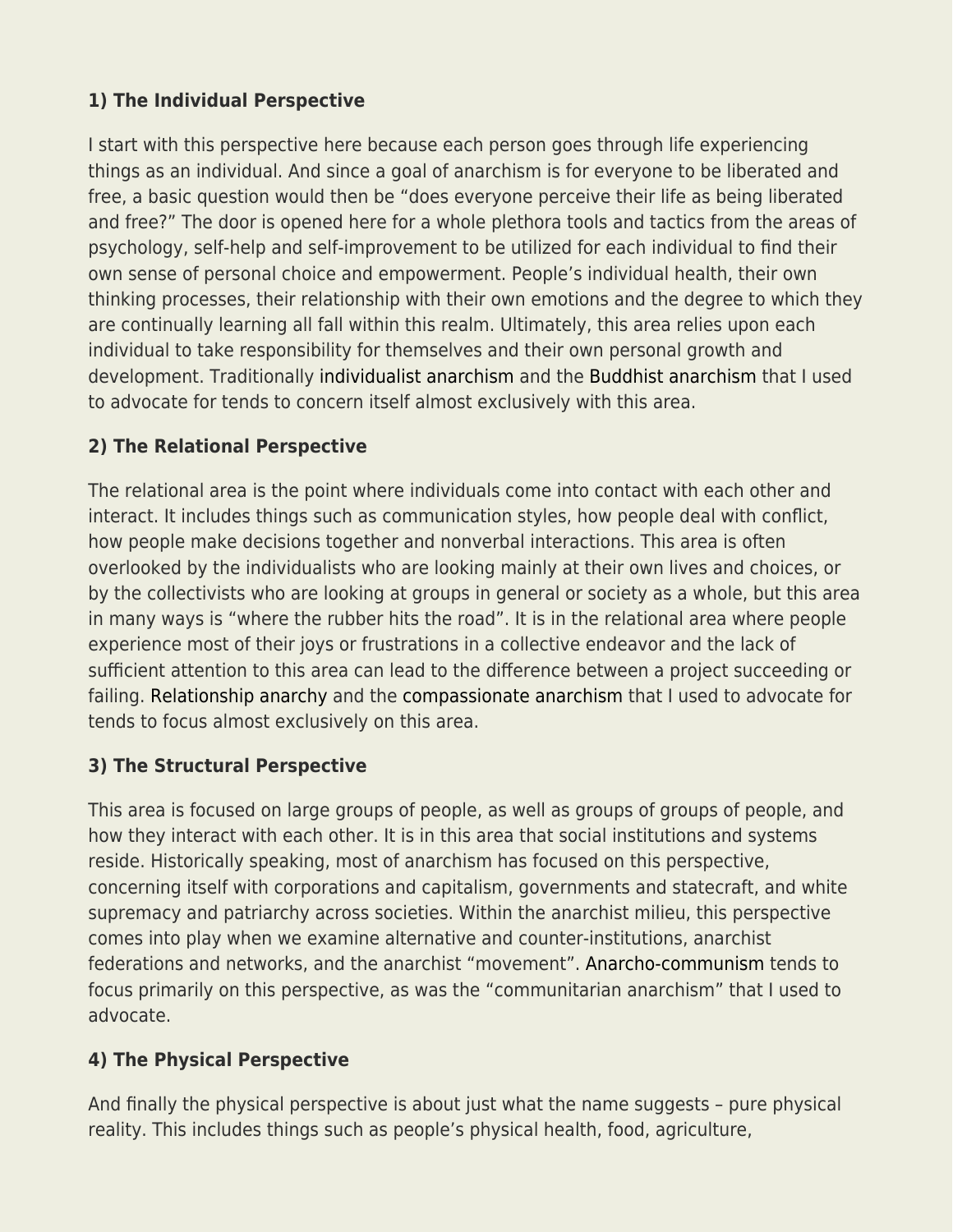architecture, water supply, transportation, clothing, urban planning, ecological matters and nonhuman life. In some sense this perspective is the most straightforward of them all, but any close examination of any particular aspect of physical reality reveals a myriad of complexities therein. The devil is in the details indeed. And since we are still dealing with people here, social structures, interpersonal relationships and people's individual psyches does come into play here as well. [Green anarchism](https://en.wikipedia.org/wiki/Green_anarchism) tends to focus mainly on this perspective.

Each of the areas that I mentioned here, the individual, the relational, the structural and the physical, each one connects with and affects all of the others. None of them exist independent of the other, rather they work together as a kind of interdependent system. If someone is having troubles with their individual life and psyche that then affects their interpersonal relationships, the social structures and the environment that they live within. Likewise, one's physical environment affects one's mental health, the way that people relate with other and the ways that social structures function. What I am trying to do here is to examine the whole gestalt of the human experience, and these four ways of looking at it can make clear certain aspects that could more easily be overlooked if one where to only be using just one or two perspectives.

#### **The Four Influences on My Utopian Anarchism**

Keeping in mind the radical anarchist ideal, the utopian vision for a new society that it points to, and the four different perspectives through which to look at it, I will move now to elaborating upon my own utopian anarchist vision. Everyone has their own vision for the kind of ideal society that they would like to see, but for me personally I realize that I have four distinct influences that originate from outside the anarchist scene that inform my approach to utopian anarchism. These four influences are: the work of [Manfred Max-Neef](https://en.wikipedia.org/wiki/Manfred_Max-Neef) and his concept of [fundamental human needs](https://en.wikipedia.org/wiki/Manfred_Max-Neef%27s_Fundamental_human_needs) and his related work with [human scale](https://web.archive.org/web/20130319153338/http://www.max-neef.cl/download/Max-neef_Human_Scale_development.pdf) [development,](https://web.archive.org/web/20130319153338/http://www.max-neef.cl/download/Max-neef_Human_Scale_development.pdf) [Buckminster Fuller](https://en.wikipedia.org/wiki/Buckminster_Fuller) and his [comprehensive anticipatory design science](https://www.bfi.org/about-fuller/big-ideas/design-science/) and [design science revolution,](https://en.wikipedia.org/wiki/Design_science_revolution) [utopian socialism](https://en.wikipedia.org/wiki/Utopian_socialism) and the various [utopian communities](https://en.wikipedia.org/wiki/Utopian_socialism#Notable_utopian_communities) that came about as a result of it, and [Marshall Rosenberg](https://en.wikipedia.org/wiki/Marshall_Rosenberg) and the framework for [Nonviolent](https://en.wikipedia.org/wiki/Nonviolent_Communication) [Communication](https://en.wikipedia.org/wiki/Nonviolent_Communication) that he created.

#### **1) Manfred Max-Neef's fundamental human needs**

The basic premise behind this is that everything that human beings do is motivated by a desire to meet a basic human need that everybody has. Needs in this conception of them are finite and distinct from "satisfiers" which are the infinite ways that people act to meet needs. Needs can be physical, such as food, water and shelter, or they can be mental, emotional or social in nature as well. Manfred Max-Neef identified nine fundamental needs that people have: subsistence, protection, affection, understanding, participation, rest, creation, identity, and autonomy. I like looking at things from this point of view because it opens us up to the possibility of infinite different ways to meet people's needs while still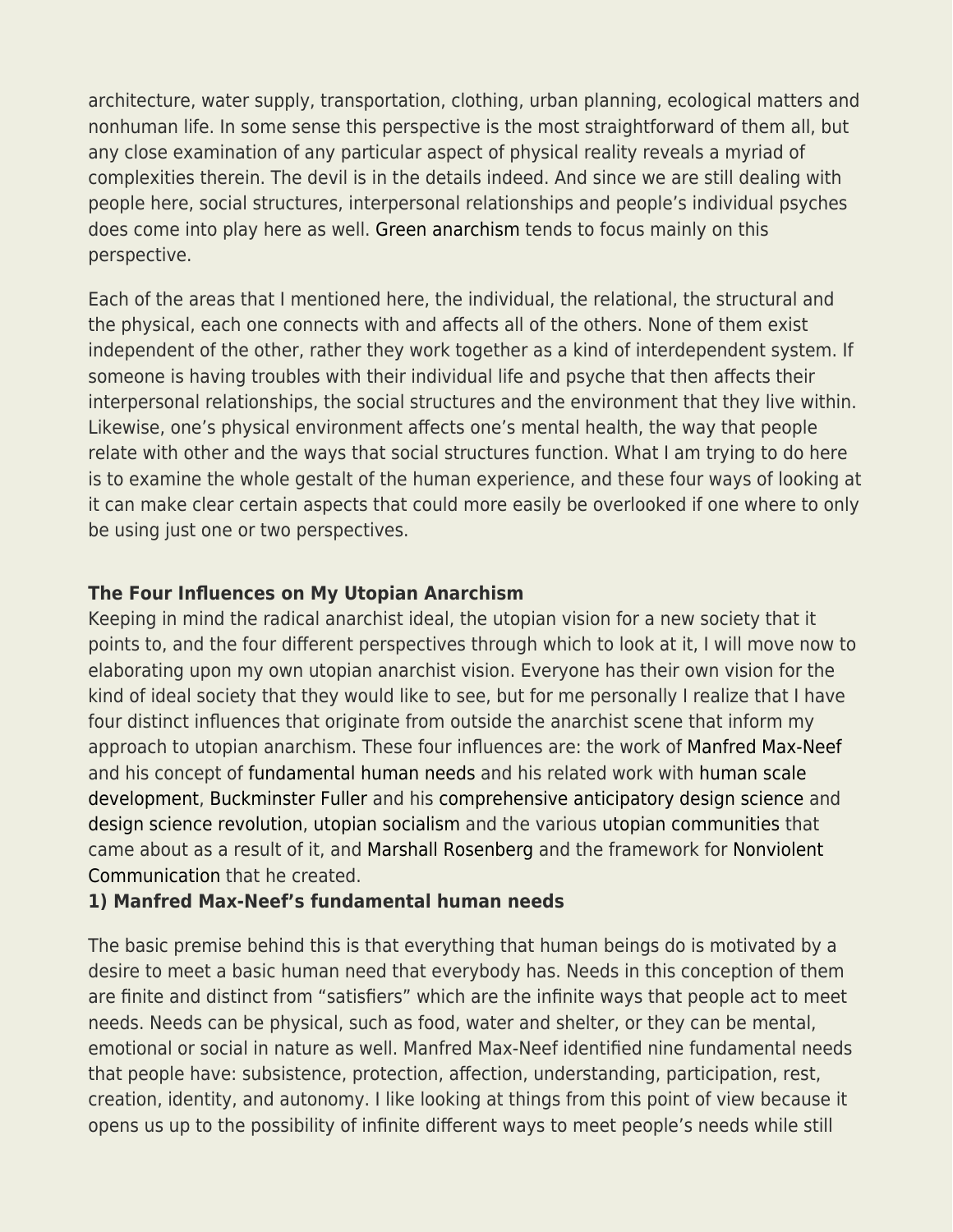focusing on the key things that people need to have fulfilling lives.

Manfred Max-Neef then took this concept of fundamental human needs and applied this to communities of people living together with his work in community development that he called "human scale development". With this he used a process of bottom-up direct participatory democracy for people to identify their needs and how they are getting met or not within the context of their communities. This approach took the focus away from concepts like "standard of living" and "gross national product" and instead focused on what can be done within the community to help there be more happiness and fulfillment among the people there.

# **2) Comprehensive Anticipatory Design Science (CADS)**

This is a body of work that primarily operates on the "physical perspective" that I mentioned earlier. It uses very much a [systems theory](https://en.wikipedia.org/wiki/Systems_theory) approach of looking at the various systems that influence any given thing, and in turn looks at how that thing influences the larger systems that it resides within. This approach anticipates the various challenges and opportunities that may arise from the various systems that are being utilized and responds by designing other systems that can address these by using a rigorous process grounded in science. This approach is very much a type of engineering mindset that strives to meet the material needs of everyone while avoiding the systemic oversights that lead to the kinds of pollution and ecological devastation that we see in the world today.

# **3) Utopian Socialism**

"Utopian socialism" is an umbrella term that refers to the kinds of socialism that existed before Marxism and anarchism came about that were characterized not by an emphasis on class struggle and revolution but instead on proposing new forms of society based on radically different designs. Some of the proponents and enthusiasts for these radical designs for different kinds of societies came together to create new utopian communities that were based on these designs. The emphasis here was on focusing on what one wants instead of what one doesn't want, articulating a design for that vision, finding like-minded people and then moving to the same place to live and work together to turn that vision into a reality. There is a quote from Buckminster Fuller that I think nicely encapsulates the underlying sentiment behind utopian socialism: "You never change things by fighting against the existing reality. To change something, build a new model that makes the old model obsolete."

# **4) Nonviolent Communication (NVC)**

NVC is something that I have written about [recently](http://parenthesiseye.blogspot.com/2022/05/my-continuing-relationship-with.html) as well as [in the past](http://parenthesiseye.blogspot.com/2013/03/reflections-from-ten-year-giraffe-freak.html), but to succinctly summarize what it I would say this: Nonviolent Communication is an approach to communication based on principles of [nonviolence](https://en.wikipedia.org/wiki/Nonviolence), evolved from [person-centered therapy](https://en.wikipedia.org/wiki/Person-centered_therapy),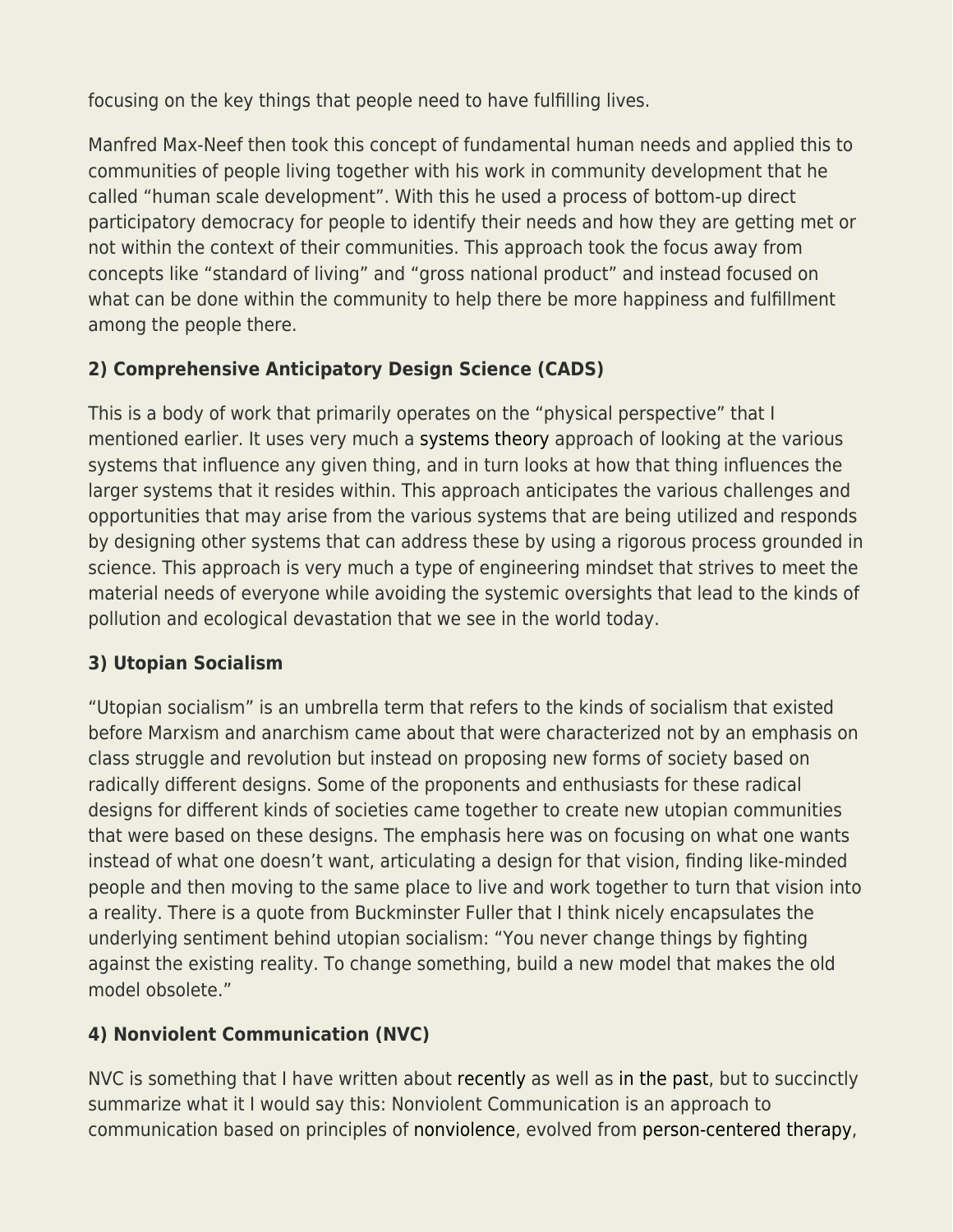that instrumentally uses Manfred Max-Neef's concept of [fundamental human needs](https://en.wikipedia.org/wiki/Manfred_Max-Neef%27s_Fundamental_human_needs) that I mentioned above. NVC has been used to assist people in acheiving greater personal psychological self-understanding and self-discovery, it has been used to assist with people's interpersonal relationships and it has been used as a guide for creating new kinds of social structures and institutions. The goal of NVC is to increase people's capacity to acknowledge and value everyone's needs and to meet those needs out of an authentic desire to contribute to everyone's wellbeing.

# **Ten Principles for My Utopian Anarchism**

Diving into the heart of what my approach to utopian anarchism is about, I would frame it with ten distinct principles:

**1) Have an idealized positive image for the kind of society that is the end goal.** This positive image does not need to be set in stone, nor is it something that I am wanting people to be uptight about or something that is used to judge people over. Rather, it is something that I would like to be used as a kind of guiding light for all the actions taken towards the end goal. This idealized positive image is intended to be aspirational and inspirational, and not to be used as a kind of "spook" such as what is talked about in [the](https://en.wikipedia.org/wiki/Max_Stirner#Philosophy) [philosophy of Max Stirner.](https://en.wikipedia.org/wiki/Max_Stirner#Philosophy)

**2) Have a comprehensive general understanding of the systems and structures that are operating behind the scenes that make such a society possible.** Usually when people envision an anarchist society the picture is painted in very broad strokes, with little to no elaboration on what is actually happening to have this society function. I would like to take a very different approach than that, and instead I find it useful to continuously be asking "What's going on here exactly?" "How does it work?" "How is it sustained?" "How does it survive the inevitable challenges and hardships that life brings?" Pursuing this line of rigorous inquiry can ultimately deepen one's understanding of the end goal that one is pursuing and can serve to support one in "reverse engineering", so to speak, that vision to better discern action steps to get there.

**3) The whole point of such a society is to have happy healthy harmonious humans.** Sometimes one might wonder why the hell are we doing all this work and investing all this time in what I am calling "utopian anarchism". My response to that is what I call "Quadruple H" – happy healthy harmonious humans. That's the whole point of it all. That's the reason why.

**4) Aims to eliminate all forms of domination and instead meet needs through voluntary cooperation and sharing.** This in my view is the whole goal of anarchism in general and I believe that it is important to keep this reason succinctly stated and in the back of one's mind at all times. Think of it as the "anarchist mission statement", if you will.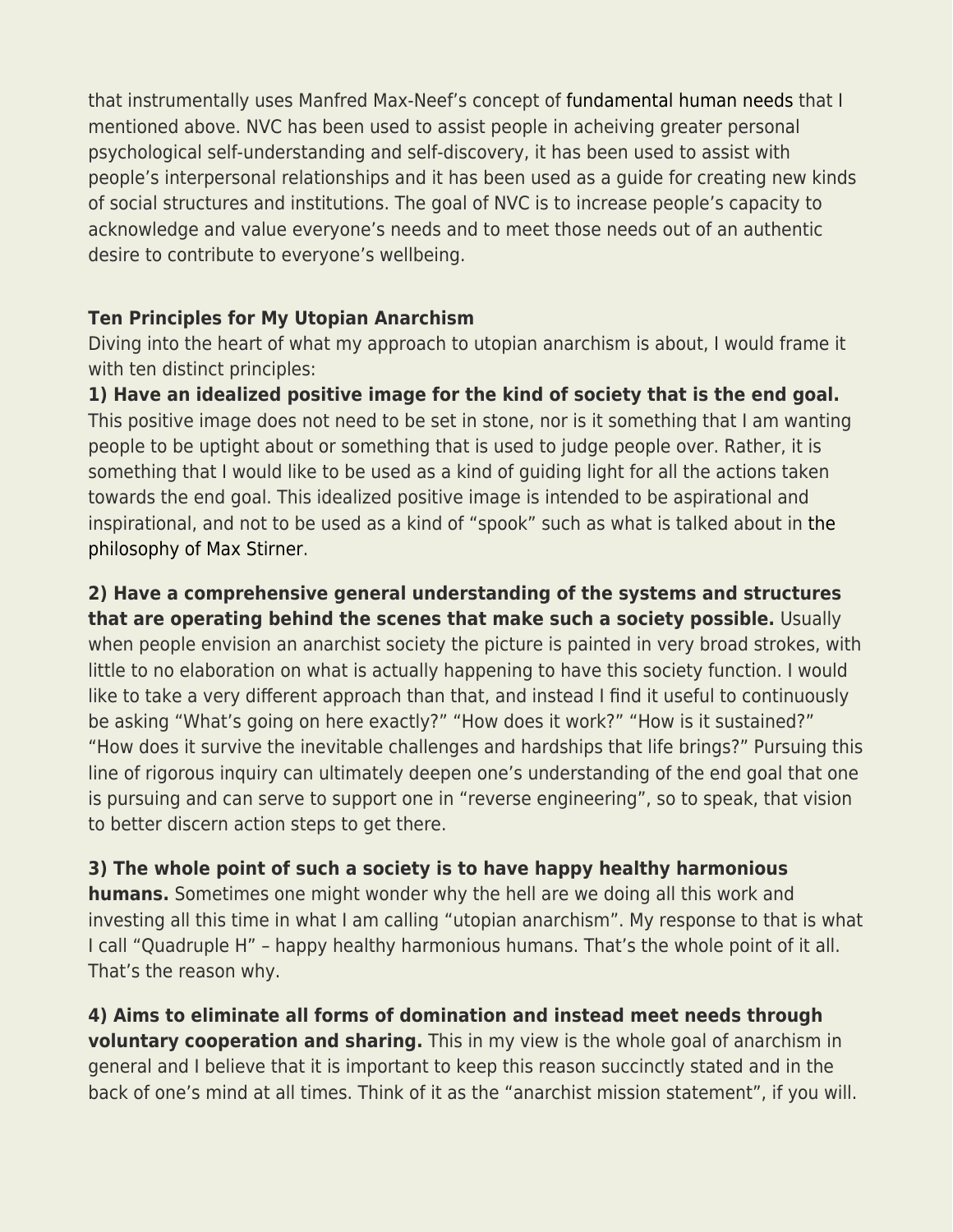**5) Focuses simultaneously on personal inner work, relationship work, larger group structures and the physical environment.** This is a reference to the four perspectives that I talked about earlier. It is good to periodically re-examine how one's collective endeavors are faring through using each one of these four perspectives in order to ensure that nothing important is being overlooked or neglected.

**6) Incorporates all of the various different anarchist critiques but focuses primarily on the positive end goal.** The majority of anarchist writing out there focuses primarily on critiques of the various aspects of the world we live in that dominate and oppress people. I appreciate these critiques, I find them to be useful in terms of pointing out various things that we need to avoid and keep an eye out for, but in the end these critiques do not tell us where we want to go or how to get there.

**7) Open, honest, thoughtful and considerate conversation that includes awareness and expression of one's own needs as well as those of others is the foundation for it all.** This is the kind of thing that Nonviolent Communication talks about and advocates for and I believe that ultimately if the people involved in this utopian anarchist endeavor can succeed at practicing this then the project would stand a good chance at weathering the inevitable challenges that it will come across.

**8) Recognizes, uses, creates and discards of social constructs and is not bound by them.** Human societies everywhere create and abide by social constructs as a way to help the society function smoothly. I don't see social constructs as necessarily being "good" or "bad" per se, but what I do see as being deleterious is belieiving that any particular social constructs are "inevitable" or "necessary". Instead I would like to cultivate a habit of recognizing social constructs for what they are, to not be attached to them and to instead be willing to replace them if a consensus is reached that doing so would be advantageous. I have previously written about the social construct of "ownership" [here](http://parenthesiseye.blogspot.com/2017/01/nobody-owns-anything.html).

**9) Acknowledges that uniformity of vision is not necessary for sufficient cooperation to be possible.** I have lots of ideas on, lots of beliefs about and lots of desires for the world at large. And while I have a lot that I can say about my approach to utopian anarchism and the ideal society I envision, I do not want to convey a notion that everyone would need to abide by everything I say about the subject in order for it to be realized. People can cooperate in a variety of different ways, in a variety of different capacities, each for their own reasons. The last thing that I would want to see happen is have some kind of cult created in the name of some anarchist vision. Uniformity is unnecessary.

**10) Voluntary associations that people choose to be in.** Any involvement with the kinds of utopian anarchist societies/communities/projects that I am envisioning would need to be done voluntarily. I hold this vision dear to my heart, but I would not want anyone to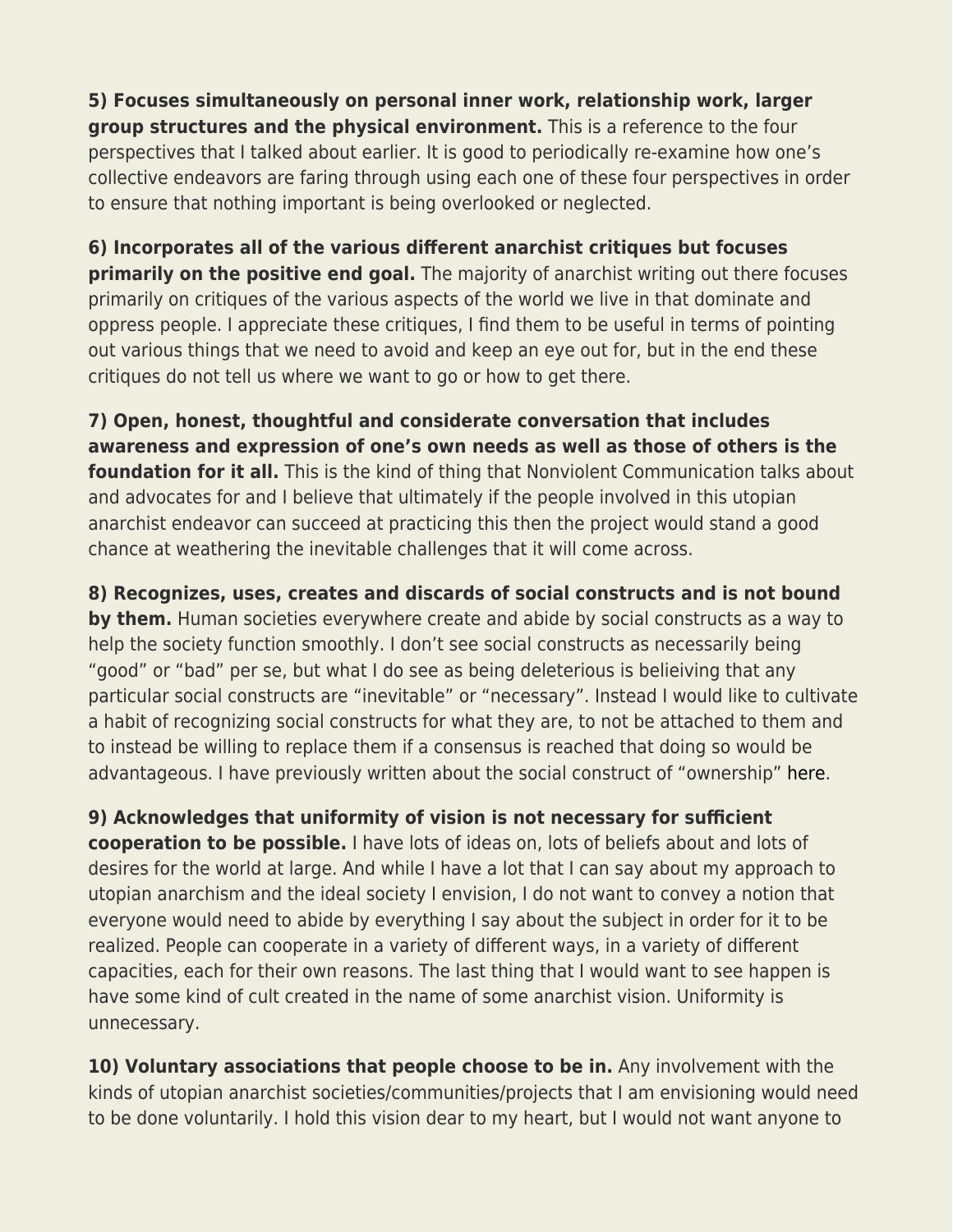ever be coerced into participating in it. Individual willingness is a key principle necessary for the whole thing to work. I have previously written about this [here.](http://parenthesiseye.blogspot.com/2016/12/voluntary-only.html)

# **Ten Practices for My Utopian Anarchism**

Moving from the abstract to the practical, there already exists a number of different practices that people can engage in now as well as in a future utopian anarchist society. All of these practices are grounded in some way in the principles that I elaborated upon above. A lot of what I mention below are more like groups or clusters of different practices, but nevertheless what I want to emphasize is that there are some real life things that people can do to begin practicing utopian anarchism.

**1) Egalitarian income-sharing intentional communities.** This is where people live together intentionally, share income and resources, and make decisions together in some kind of democratic way. In the United States the [Federation of Egalitarian Communities](https://thefec.org/) is a good resource for such communities.

**2) Vipassana Meditation practice.** With regards to the first perspective that I mentioned in this piece, the individual/personal perspective, Vipassana Meditation practice is a great way for one to better understand oneself and to develop more personal insight, selfdiscipline and self-control. [This website](https://www.dhamma.org/en-US/index) is a good starting place to go learn more about this practice.

**3) Empathic listening exchanges.** Empathy is an essential part of maintaining healthy interpersonal relationships, and the approach to empathy that I draw from the most comes from Nonviolent Communication. NVC teaches some specific ways to practice empathic listening, and there is one instruction guide for that online [here](https://www.compassionateconnecting.com/blog/empathic-listening).

**4) Restorative / Transformative Justice for addressing harm.** People often hurt other people, whether it is done intentionally or unintentionally it is a regular part of life. The approaches to addressing harm that I consider to be the most beneficial for individuals, relationships and communities is [Restorative Justice](https://en.wikipedia.org/wiki/Restorative_justice) and [Transformative Justice.](https://en.wikipedia.org/wiki/Transformative_justice) These approaches focus on healing those whom have been hurt, repairing relationships and changing the systemic conditions that have helped to create the situation where harm occurred to begin with.

**5) Convergent Facilitation for group decision-making.** Based on Nonviolent Communication and created by the NVC trainer [Miki Kashtan](https://mikikashtan.org/), [Convergent Facilitation](https://convergentfacilitation.org/) is a method for facilitating meetings of groups of people to find consensus while also addressing all of the different needs and concerns that the participants have.

**6) Decentralized organizational structures.** The field of [organizational development](https://en.wikipedia.org/wiki/Organization_development) has produced a lot of work over the years designing ways that people can structure decentralized directly democratic organizations that are efficient and effective at what they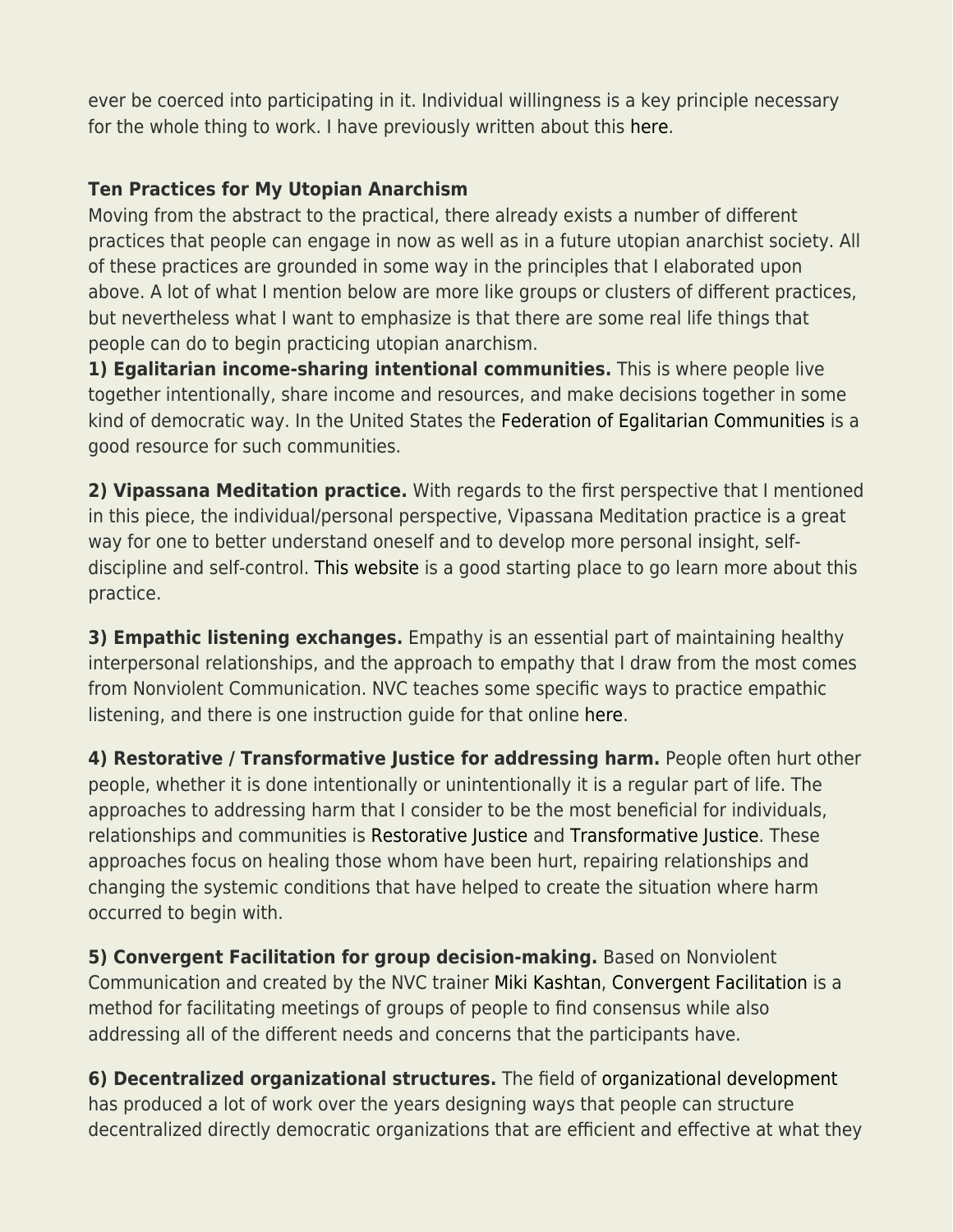are trying to do. Some examples of this are [Sociocracy,](https://en.wikipedia.org/wiki/Sociocracy) [Holacracy](https://en.wikipedia.org/wiki/Holacracy) and [Frederic Laloux's](https://www.reinventingorganizations.com/) [Reinventing Organizations](https://www.reinventingorganizations.com/). There are many practical and valuable insights contained within this work, but since it originates from the corporate world it has largely gone unnoticed by most anarchists.

**7) Fundamental human needs assessments.** This practice has first been developed by Manfred Max-Neef and the work he did with [Human Scale Development](https://web.archive.org/web/20130319153338/http://www.max-neef.cl/download/Max-neef_Human_Scale_development.pdf) in small-scale communities. I'm thinking that a similar practice could be developed for individuals where a person takes the time to sit down with [a list of needs](https://thefearlessheart.org/nvc-reference-materials/list-of-needs/) and carefully examines whether or to what extent each need is being met in their life and in what ways. This can be a guided process of self-reflection where one gains clarity about the relationship that they have with the various different needs that they have. I'm thinking that a kind of annual ritual could be created for this practice, possibly carried out each year on one's birthday.

**8) The Co-Operating Manual for Spaceship Earth.** Based on Comprehensive Anticipatory Design Science and organized by the Buckminster Fuller Institute, this is an inventory of various practices that people can do to implement this way of thinking into real life situations. The website for this can be found [here](https://spaceshipearth.live/).

**9) Group Size Based on Dunbar's Number.** The anthropologist Robin Dunbar has suggested [a number](https://en.wikipedia.org/wiki/Dunbar%27s_number) of people which is the maximum size that a group can be where everyone who is a part of the group still has meaningful relationships with one another. Anything above that number results in relationships within the group becoming impersonal and abstract. I would like for there to be an agreed upon mechanism within utopian anarchist communities for the group to split into two new communities once that number has been reached. Think of it being like a process of cell division, but for groups of people.

**10) Student-centered learning.** A number of different educational theorists have discussed [student-centered learning](https://en.wikipedia.org/wiki/Student-centered_learning), and the one that I resonate with the most is that which was articulated in [a book by Carl Rogers](https://www.amazon.com/Freedom-Learn-3rd-Carl-Rogers/dp/0024031216/ref=sr_1_2?crid=3G1Y4QMVNVU63&keywords=freedom+to+learn+rogers&qid=1654808598&s=books&sprefix=freedom+to+lea%2Cstripbooks%2C83&sr=1-2). I have also written about this subject previously myself in a blog post [here.](http://parenthesiseye.blogspot.com/2015/03/education-and-its-discontents.html) Briefly stated, the idea behind it is that in situations where learning is being facilitated, the emphasis is to be placed on the learner and wherever their interests and enthusiasm may be and to de-emphasize the importance of curricula, educational standards and schools in general.

——————————————–

So that about wraps it up for now. I realize that in some sense what I am talking about here is nothing new. [Solarpunk](https://en.wikipedia.org/wiki/Solarpunk) is a relatively recent phenomenon that covers a lot of the same ground as utopian anarchism, albeit it is not a specifically anarchist project and is instead more of a generally radical ecologically-oriented one. Going back further in time, [utopian](https://en.wikipedia.org/wiki/Utopian_socialism) [socialism](https://en.wikipedia.org/wiki/Utopian_socialism) also has a number of similarties to utopian anarchism, but like solarpunk it is also